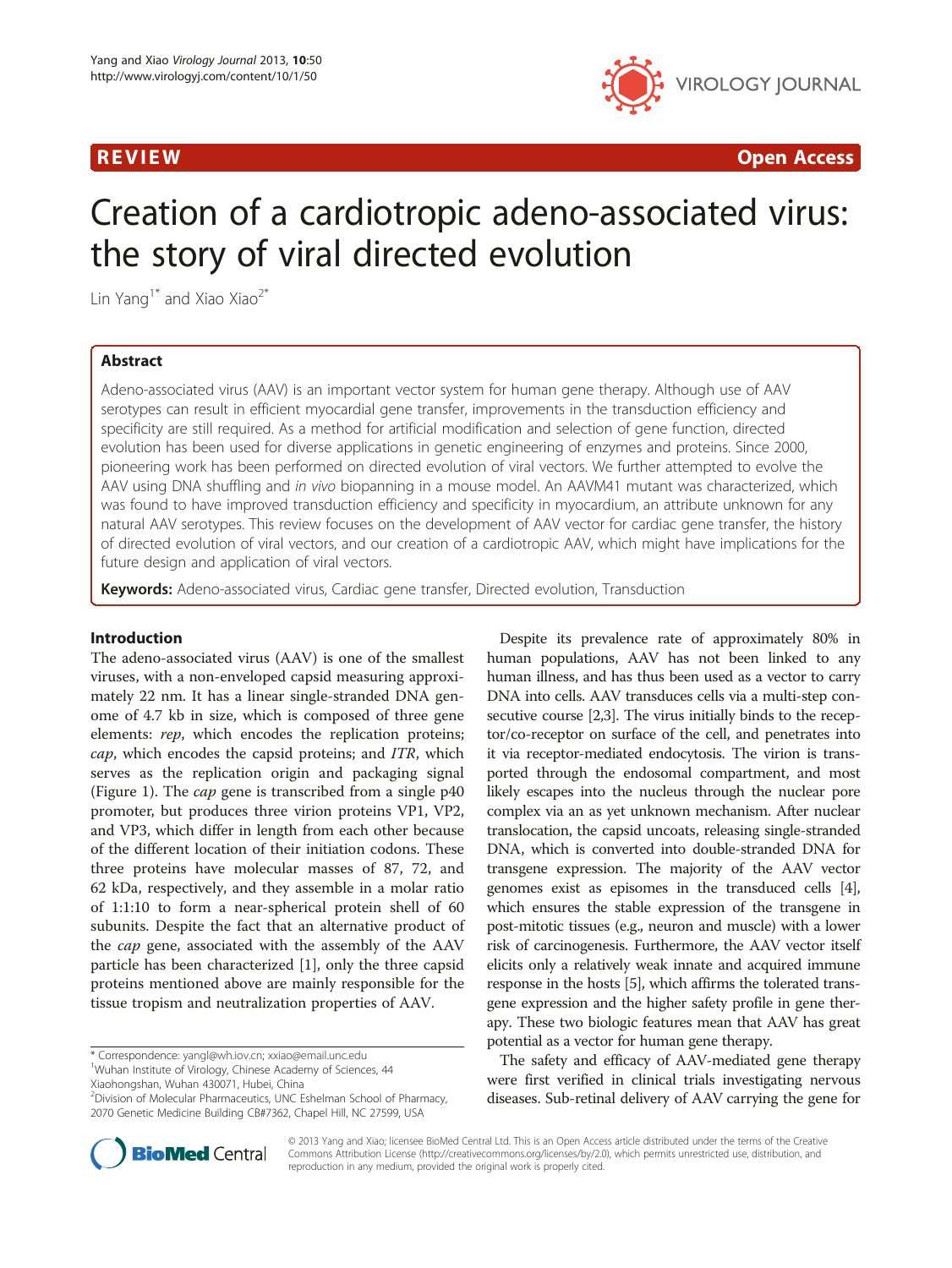<span id="page-1-0"></span>

the retinal pigment epithelium-specific 65 kDa protein (RPE65) was verified by several studies to be safe and effectively improve retinal function in patients with Leber's congenital amaurosis [\[6-8](#page-5-0)]. Gene transfer of glutamic acid decarboxylase via AAV into the subthalamic nucleus of subjects with Parkinson's disease was well tolerated, and significantly improved the clinical scores of the subjects [[9\]](#page-6-0). More recent clinical trials have expanded the application of the AAV vector to gene therapy of muscular diseases. Calcium upregulation was achieved by intracoronary administration of an AAV1/sarcoplasmic reticulum  $Ca<sup>2+</sup>$ -ATPase vector; the study demonstrated safety and suggested a benefit in the patients of advanced heart failure [[10](#page-6-0)]. Long-term, sustainable alpha-sarcoglycan expression of was detected in the muscles of patients with limb-girdle muscular dystrophy following AAV1-mediated gene transfer regulated by the muscle-specific tMCK promoter [\[11\]](#page-6-0) (more detailed documentation of current progress in clinical trials using AAV vectors can be found in the review by Mingozzi and High [[12](#page-6-0)]).

Despite the numerous advantages of AAV for gene transfer, several flaws remain to be addressed to improve the versatility of this viral vector. In this review, we provide an introduction to the development of AAV vector for myocardial gene transfer, and focus on how a cardiotropic AAV was created using the directed evolution strategy. The related progress of directed evolution is reviewed to provide a background to this discovery.

# Why is a cardiotropic AAV needed? The evolution of AAV vector biology

For historic reasons, the serotype 2 (AAV2) was the first AAV used as a gene-therapy vector and for detailed

biological studies [\[13](#page-6-0)]. The AAV2 genome was shown to exist in transduced mouse skeletal muscle as concatamers, and the transgene expression persisted for 1.5 years without induction of humoral or cellular immune responses [[14](#page-6-0),[15](#page-6-0)]. Immediately following this research, AAV2 began to be used for transduction of myocardium in animals. In contrast to the transient transgene expression from adenovirus transduction, up to 50% of mouse cardiomyocytes were found to be positively transduced 4–8 weeks after intramyocardial injection or coronary artery perfusion with AAV2 [\[16\]](#page-6-0). Further studies applied the AAV2 vector to therapeutic gene transfer for the treatment of various heart diseases such as myocardial infarction [[17](#page-6-0),[18](#page-6-0)], dilated cardiomyopathy [\[19\]](#page-6-0), and dystrophic cardiomyopathy [\[20\]](#page-6-0). Generally, these gene-therapy trials yielded favorable results, with stable and efficient transgene expression achieved in the animal myocardium.

In addition to AAV2, a number of AAV serotypes have been successively identified and their attributes characterized for cardiac gene transfer [\[21](#page-6-0)]. Of the known serotypes, AAV1 and AAV6 appeared to transduce the rodent myocardium most promptly and efficiently by direct intramyocardial injection [\[22](#page-6-0),[23\]](#page-6-0). Accordingly, AAV6 has been used for delivery of betaARKct, a peptide capable of inhibiting activation of G protein-coupled receptor kinase 2 into rats with heart failure, resulting in a significant improvement of cardiac contractility and reversal of left ventricular remodeling [[24](#page-6-0)]. AAV6 was also first successfully employed to achieve widespread transduction of cardiac and skeletal muscles in adult mice by intravenous administration supplemented with vascular permeability factor [\[25\]](#page-6-0). A further technical advancement occurred with the use of AAV8, which appeared to be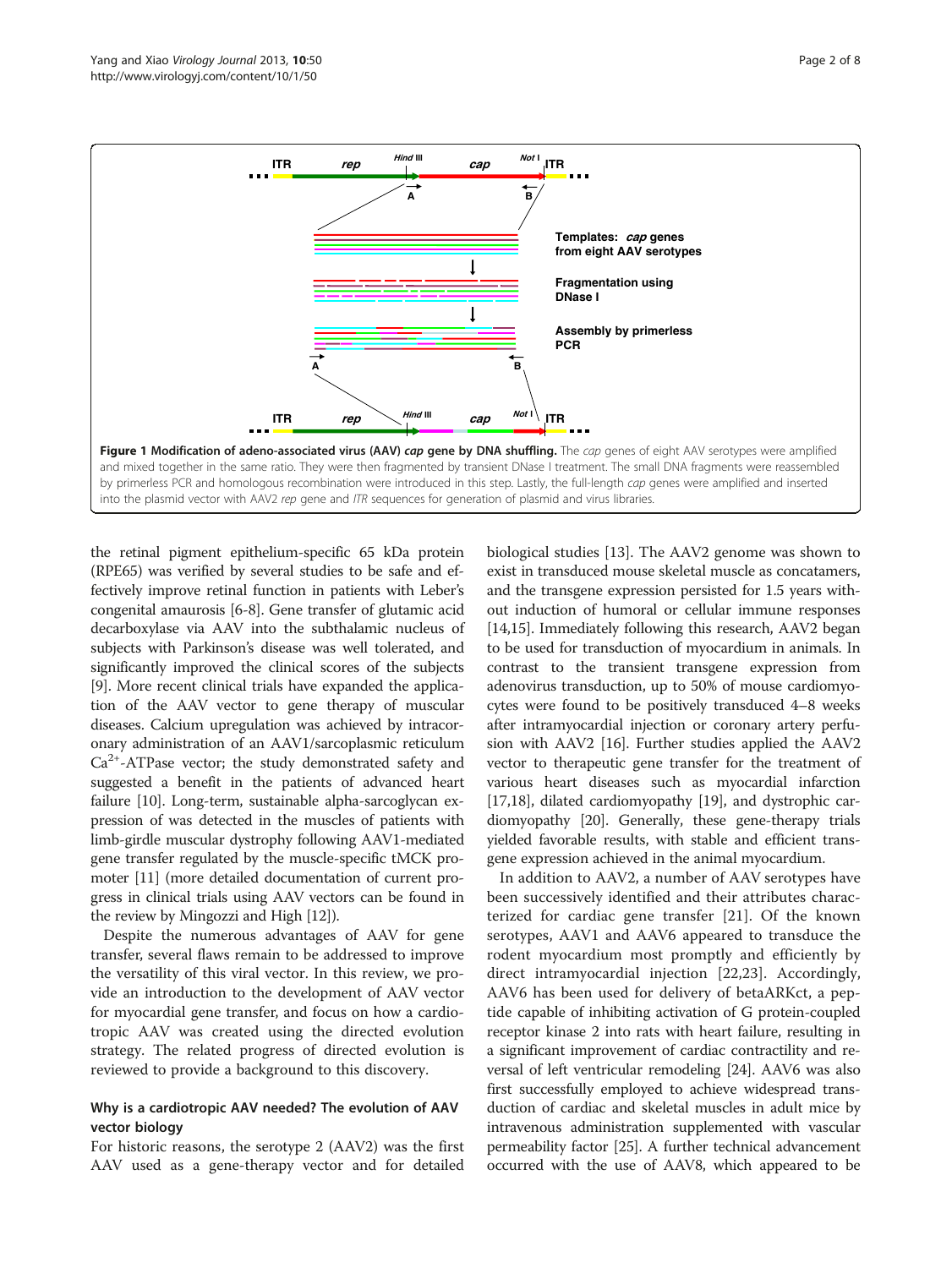more capable than AAV6 of crossing the blood-vessel barrier than AAV6, and efficiently transduced heart and skeletal muscles in mice and hamsters without assistance of vascular permeability factor [\[26,27\]](#page-6-0). More recently, AAV9 was shown to have an even higher transduction efficiency in mouse myocardium following intravenous injection [[28\]](#page-6-0), and a similar result was observed in non-human primates [[29\]](#page-6-0). Notably, the myocardial transduction efficiency of these AAV serotypes were further validated in different heart disease models via systemic delivery [[27,30](#page-6-0)-[32\]](#page-6-0). These studies built a foundation for further application of AAV vectors to translational medicine.

Such studies on various AAV serotypes have greatly improved the performance of the AAV vector in myocardial gene transfer. However, all of the known AAV serotypes tend to transduce the liver preferentially when administered in vivo, especially with systemic infusion. This feature is a barrier to safe and efficient cardiac gene transfer in human beings, as transduction of unintended organs might result in unnecessary toxicity and immune response. Fortunately, researchers have begun to address this issue, using a variety of approaches. Müller et al. modified the AAV2 capsid by introduction of R484E and R585E mutations to the heparin sulfate proteoglycan binding sites, which improved the specificity of cardiac transduction by AAV vector to some extent [[33\]](#page-6-0). Asokan et al. generated a chimera AAV2i8 by replacing the hexapeptide sequence in the heparan sulfate receptor footprint of AAV2 with that of AAV8 [[34\]](#page-6-0). AAV2i8 selectively transduced cardiac and whole-body skeletal muscle tissues with high efficiency, and showed markedly reduced hepatic tropism. However, it still appears challenging to improve the cardiac transduction of AAV vector as well as to detarget it from liver and other unintended organs. We hypothesized that the directed evolution approach might be an option to achieve this aim because of its highly diverse and flexible applications. The related hypothesis and techniques are documented below.

# How can a cardiotropic AAV be created? Hypothesis and techniques for directed evolution of AAV

AAV is a parvovirus that exhibits some unusual evolutionary features. In a series of investigations on evolution of non-human primate AAV, the AAV *cap* genes were found to exhibit unexpectedly high levels of gene diversity [\[35,36](#page-6-0)]. Furthermore, this sequence diversity was caused in part by homologous recombination of coinfecting parental viruses that modified the serologic reactivity and tropism of the virus. These studies not only shed light on the evolutionary mechanism for genetic variation in the AAV genome, but also served as the hypothesis for our research on directed evolution of AAV, i.e., that modification of the AAV *cap* genes by homologous recombination could plausibly generate AAV variants

with novel tissue tropism. These references also indicated that polymerase chain reaction (PCR) might be a more sensitive molecular technique for retrieval of trace AAV variants from animal tissues in comparison to the classic virus isolation methods based on cell culture.

At the time we began our work, some pioneering studies had been carried out into directed evolution of a retrovirus. Genetic recombination between six murine leukemia viruses was achieved by DNA shuffling, and the resulting virus library was selected using the nonpermissive CHOK1 cell line to evolve a completely new tropism [\[37](#page-6-0)]. Directed evolution is a method of artificially modifying and selecting genes with desirable properties not found in nature. With respect to DNA shuffling, it was a method originally invented by Stemmer to induce in vitro recombination between homologous genes by PCR (Figure [1\)](#page-1-0) [\[38\]](#page-6-0). Sequence variants from a gene or orthologous genes are treated with DNase I to generate random DNA fragments. Using PCR amplification with the homologous DNA as templates and primers reciprocally, these fragments are reassembled into genes of the same size as the original, but with variable functions. Homologous recombination between the DNA fragments occurs, and the reassembled genes are eventually cloned for selection on a biological platform for the specific functions required. Although directed evolution had been used previously to engineer proteins or enzymes, the work of Soong and his colleagues on retrovirus was the first attempt to evolve a gene within the framework of a virus, which expanded the biological application of this technique in biomedicine [\[37\]](#page-6-0).

One classic method to modify the tropism of a viral vector was to insert a ligand on the virus surface to target the specific cell type. Initially, the targeting ligand was isolated via an indirect approach such as peptide phage display, and then inserted into the virus surface for further characterization. Müller et al. were the first to attempt direct display of a random peptide library on the AAV surface to select the endothelial-cell-targeting ligands [[39\]](#page-6-0). The peptide library was inserted after the R588 site of the AAV capsid, in order to minimize steric change and assure effective ligand exposition. The authors ensured encoding of each displayed peptide by the packaged DNA by using a two-step system for virus library production. After screening on primary human endothelial cells, the selected AAV with targeting peptides exhibited enhanced transduction of coronary endothelial cells but reduced infection of non-endothelial cells. Although this work did not fall into the classic category of directed evolution, it enriched the concept and practice for diversification and screening of virus library.

The first AAV study using directed evolution in the stricter sense was published by Maheshri et al. in 2006 [[40\]](#page-6-0). In that work, the AAV2 *cap* gene was subjected to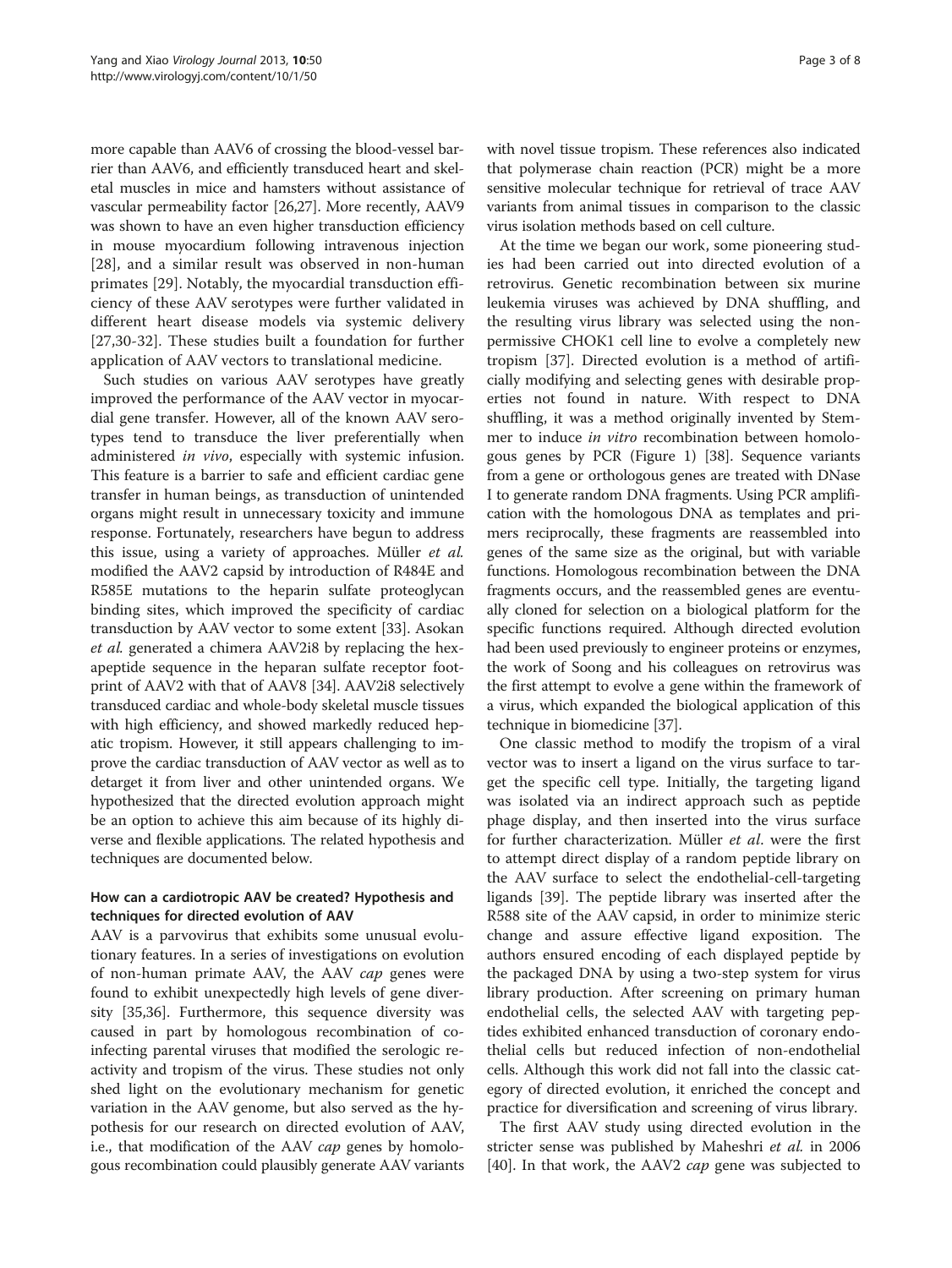

used for packaging of recombinant AAV vectors for characterization of their tissue tropism.

random mutagenesis, followed by *in vitro* recombination to construct an AAV library with high capsid diversity. The AAV library was eluted from a heparin-binding column, and AAV mutants with different heparin affinity were separated by fractionation. In accordance with its lower heparin affinity, one AAV mutant showed reduced transduction efficiency when heparan sulfate binding became limiting. In the second application, the AAV library was passaged in 293 cells after pre-incubation with anti-AAV neutralizing serum. After two rounds of modification and selection, one AAV clone, r2.15, was found to display a capacity to resist antibody neutralization that was 96-fold higher than that of wild-type AAV2. The modification methods and selection strategies used in this study would exert an important influence on successive directed evolution research on AAV.

# What have we done? The modification and selection of AAV vectors targeting heart and skeletal muscle

The original aim of our work was to modify the AAV vector for efficient detargeting from liver to muscle. The natural evolution of AAV urged us to use artificial evolution to mimic this course in order to improve the transduction efficiency of AAV in striated muscles. As nine AAV serotypes have now been successively identified, we decided to select eight of these (AAV1–4, AAV6–9) for DNA shuffling of the *cap* genes, as AAV5 *cap* genes has been shown to have the largest sequence variation compared with those of other AAV serotypes and might lower the efficiency of in vitro recombination. We also expected that using the natural AAV *cap* genes as parents for DNA shuffling would ensure a higher viability of the AAV progenies. The shuffled cap genes were

cloned into a plasmid backbone with the AAV2 rep gene and ITR sequences (Figure [1](#page-1-0)). Random clones were picked from the plasmid library for examination of sequence variation and viability of the recombined AAV cap genes. An AAV library was then produced, referring to the two-step method described by Müller et al. [\[39](#page-6-0)]. The *cap* genotype and phenotype of each virus particle were hyphothetically one-to-one correspondent, which would facilitate the successive screening AAV library.

We used two models, one in vitro and the other in vivo, for selection of AAV variants targeting muscles. The *in vitro* model was composed of a microvascular endothelial cell barrier and a differentiated myocyte culture. The in vivo model was the C57BL/6J mouse, which as an inbreeding strain has been universally used for biomedical research. We hypothesized that the *in vivo* model would be more realistic, as it should perfectly mimic the physiological environment for the successive gene therapy application of the AAV vector. We first tested the in vivo model by using intravenous injection of an AAV library into mice, followed by isolation of the AAV variants from tissues using PCR (Figure 2). We were able to retrieve the AAV *cap* genes from several mouse tissues, including heart, skeletal muscle and liver, for genetic analysis and reconstruction of the virus libraries. Therefore, the C57BL/6J mouse model was appropriate for our purpose to screen AAV variants that could bypass the vascular barrier and infect muscles. When the virus library was injected intravascularly into the mice, we were able to intentionally select those AAV variants preferentially infecting a specific organ, such as the heart.

Our aim was to select AAV variants targeting the heart and skeletal muscle. Accordingly, following the first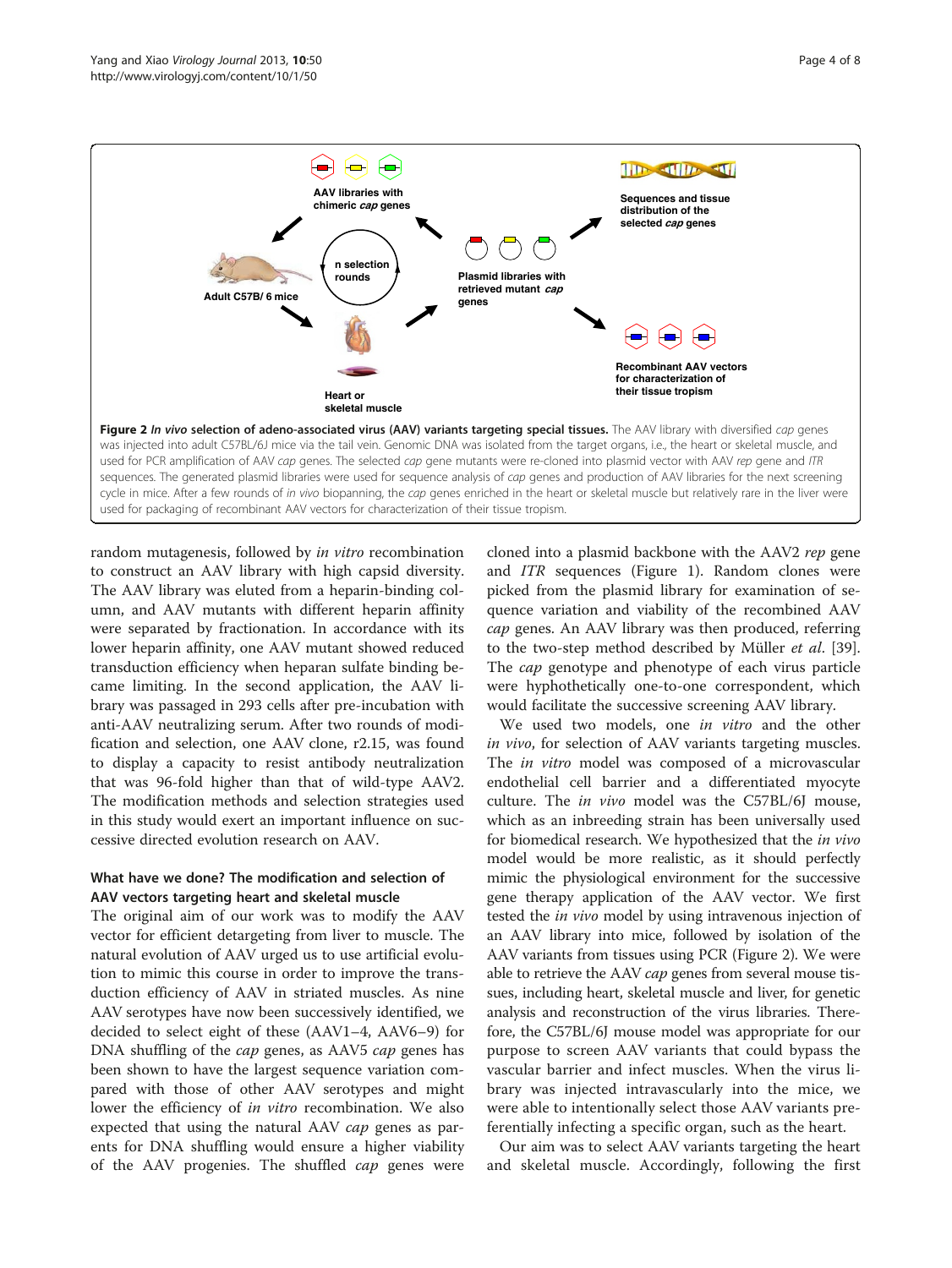<span id="page-4-0"></span>

screening, the AAV cap genes were retrieved from both heart and skeletal muscle for reconstruction of the virus libraries for the second screening in mice. The AAV cap genes from the heart and skeletal muscle, respectively, were then sequenced, and their gene frequencies were compared with those from the liver. The AAV mutants enriched in heart or skeletal muscle were selected for further genetic analysis and tropism characterization. Strikingly, we obtained a cardiotropic AAVM41 variant from the mouse skeletal muscle [[41\]](#page-6-0). This was not completely unexpected, as cardiac and skeletal muscles share a similar anatomical origin, and are both subordinate to striated muscles. Our variant, AAVM41, exhibited preferential tropism to mouse myocardium after systemic administration, with a transduction level similar to that of AAV9. However, gene transfer in non-muscle tissues, mainly the liver, was dramatically reduced. This higher affinity to heart rather than liver appeared to be a unique feature of AAVM41, and has not been reported for any naturally evolved AAV variant. Furthermore, the therapeutic potential of AAVM41 was demonstrated by delivery of the δ-sarcoglycan gene into the dystrophic TO-2 hamster for efficient amelioration of cardiomyopathy.

It remains unclear as to how the AAVM41 vector evolved its improved efficiency and specificity in myocardial transduction. The sequence of the AAVM41 capsid is closest to that of AAV1 and AAV6 [\[41\]](#page-6-0). It also had the similar vector genome copies in the whole heart to that of AAV6 after systemic vector administration. However, the myocardial transduction efficiency of AAVM41 was at least 10 times higher than that of AAV6. By contrast, AAV6 was superior to AAVM41 in direct

transduction of primary cardiomyocytes in vitro. One plausible interpretation is that AAV6 tends to infect both endothelial cells and cardiomyocytes in the in vivo physiological environment, whereas AAVM41 could bypass the endothelial cells and preferentially infect the cardiomyocytes when infused into blood stream (Figure 3). Because it is the cardiomyocytes rather than the vascular endothelial cells that occupy the major volume of the heart, this would then account for the fact that AAVM41 generally exhibited a higher transgene expression level in the myocardium. It would be possible to test this hypothesis by comparative study of the vector genome distribution of these two AAV vectors in different cardiac cell types after systemic administration. The recently developed quantitative 3-D tracing microscopic technique will also be helpful to elucidate the mechanism behind the improved cardiac transduction of the AAVM41 vector [\[42\]](#page-6-0).

### Progress and prospects for directed evolution of AAV

Since the first report of directed evolution of AAV published in 2006, a number of papers have been published in this area. Researchers have designed various strategies for modification of AAV to achieve diverse purposes. Generally, the following development strategies were used.

1. Combinatory application of multiple methods for diversification of the AAV *cap* gene. The original attempts to modify the AAV cap gene respectively involved random peptide insertion [[39](#page-6-0)], random mutagenesis [[40](#page-6-0)], and DNA shuffling [[41](#page-6-0)]. In some recent work on directed evolution, AAV libraries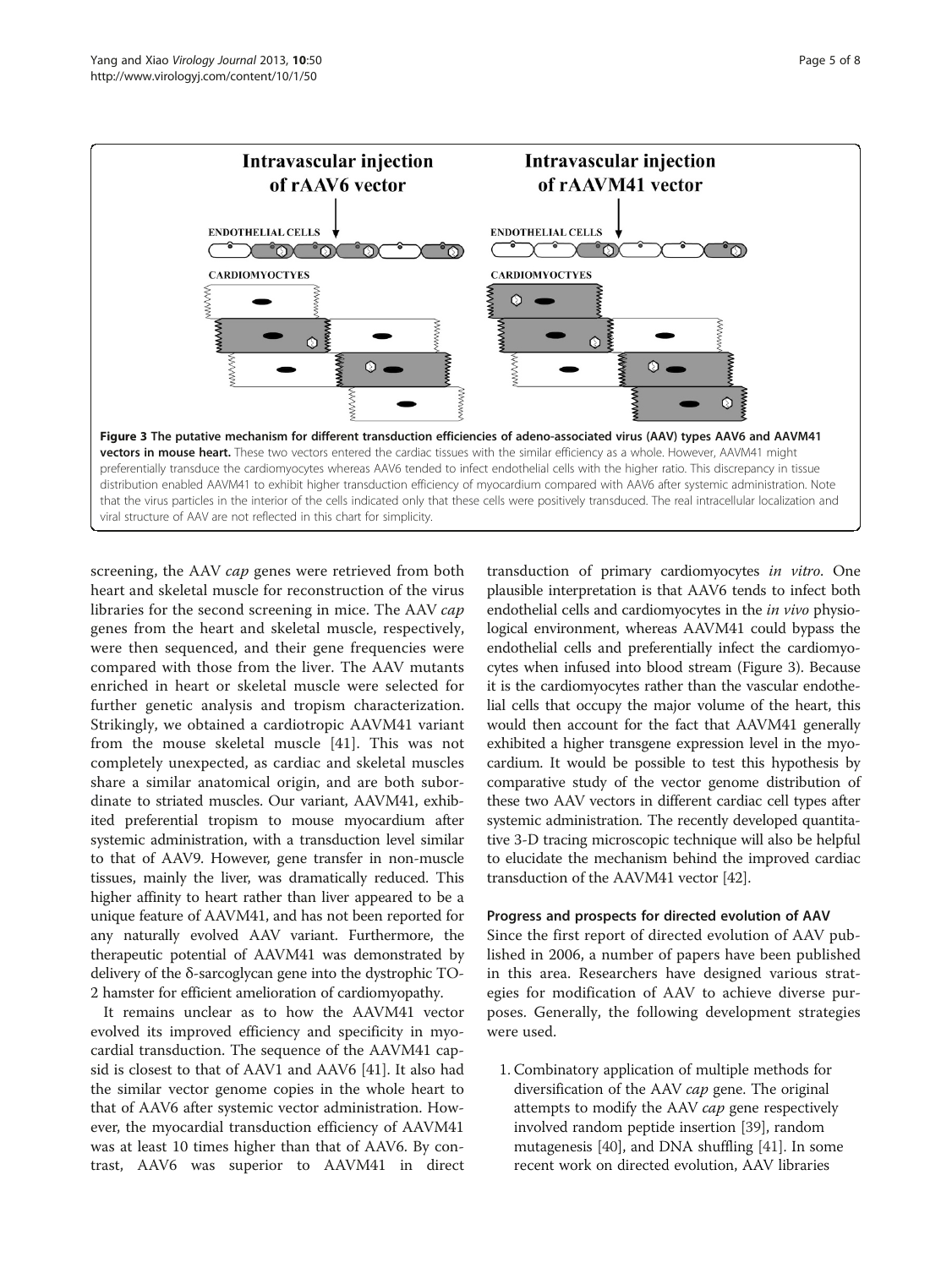<span id="page-5-0"></span>with *cap* genes diversified by these methods were simultaneously screened in a suitable cell model. As a result, the ShH19 mutant from combinatory libraries produced by DNA shuffling and random mutagenesis was shown to have the highest transduction efficiency in rat astrocytes in vivo [[43](#page-6-0)]. An AAV r3.45 variant with both a peptide insertion and a point mutation was found to have the most efficient transduction of neural stem cells [[44](#page-6-0)]. These results demonstrated the power of simultaneous utilization of multiple gene diversification methods for efficient direct evolution.

- 2. Realistic biological model for screening of AAV library. In cases where a virus library with high gene diversity has been constructed, the biological platform is likely to be the determining factor for successful directed evolution. An organotypic human airway model was used to screen a virus library produced by the diversification of AAV2 and AAV5 cap genes, and it was found that the AAV2.5 T mutant yielded was able to mediate gene transfer more than 100-fold better than parental strains, and corrected the cystic fibrosis epithelial Cl<sup>−</sup> transport defect [[45](#page-6-0)]. Furthermore, mouse models were used to evolve AAV targeting tumors or internal organs from random peptide display libraries [[46,47\]](#page-6-0). The animal models demonstrated efficacy in improving either the transduction efficiency or specificity of AAV variants, but not both, in these in vivo studies. A realistic biological model closely mimicking the environment for gene therapy application would fulfill the purpose for vector modification more successfully.
- 3. Combination of directed evolution and rational design. Usually directed evolution and rational design were implemented in parallel for modification of viral vectors. However, in one recent piece of research, bioinformatics analysis was used to select a few loops from the AAV capsid for subsequent semi-random sequence mutagenesis [\[43](#page-6-0)]. The resulting AAV random loop library was then used for selection of AAV variants targeting human astrocytes. A second research group first introduced random mutagenesis into the GH loop spanning amino acids 390–627 of the AAV9 capsid [\[48\]](#page-7-0). Based on structural analysis, variants with deleterious mutations were triaged for further work, and only AAV clones with potentially beneficial mutations were characterized for vectors detargeting away from the liver. These two reports respectively employed bioinformatic clues for construction of the AAV library and structural analysis for directed selection of AAV variants, which may have important implications for directed evolution work in the future.

# Conclusions

Over the past few years, AAV has risen to prominence as a viral vector system in human clinical trials, especially for the treatment of neurological and muscular diseases. Furthermore, AAV is also an ideal model for directed evolution studies because of its relatively simple genomic structure and the available viral engineering and production methods. However, there is still scope for further development and optimization of directed evolution strategies in modifying this vector. In particular, the practice of human gene therapy continuously presents new challenges for AAV and other viral vectors, such as addressing pre-existing immunity in human populations [[49](#page-7-0)]. Driven by these needs, we expect further advancement in directed evolution of viral vectors, which will ultimately benefit the biomedical research and human health.

#### Competing interests

The authors declare that they have no competing interests.

#### Authors' contributions

LY and XX participated in the writing of the manuscript and LY drew the figures. Both authors read and approved the final manuscript.

#### Acknowledgements

This work was supported by the National Natural Science Foundation of China (31170157), the Natural Science Foundation of Hubei Province (2010CDB10302), and the Youth Innovation Promotion Association, CAS (2012-2015) to Dr Lin Yang, and National Institutes of Health grants AR45967 and AR50595 to Dr Xiao Xiao. Dr Shuai Wang provided technical help in the drawing of Figure [3](#page-4-0).

#### Received: 31 October 2012 Accepted: 16 January 2013 Published: 11 February 2013

#### References

- 1. Sonntag F, Schmidt K, Kleinschmidt JA: A viral assembly factor promotes AAV2 capsid formation in the nucleolus. Proc Natl Acad Sci USA 2010, 107:10220–10225.
- 2. Ding W, Zhang L, Yan Z, Engelhardt JF: Intracellular trafficking of adenoassociated viral vectors. Gene Ther 2005, 12:873–880.
- 3. Nonnenmacher M, Weber T: Intracellular transport of recombinant adenoassociated virus vectors. Gene Ther 2012, 19:649–658.
- 4. Schnepp BC, Clark KR, Klemanski DL, Pacak CA, Johnson PR: Genetic fate of recombinant adeno-associated virus vector genomes in muscle. J Virol 2003, 77:3495–3504.
- 5. Zhu J, Huang X, Yang Y: The TLR9-MyD88 pathway is critical for adaptive immune responses to adeno-associated virus gene therapy vectors in mice. J Clin Invest 2009, 119:2388–2398.
- 6. Maguire AM, Simonelli F, Pierce EA, Pugh EN Jr, Mingozzi F, Bennicelli J, Banfi S, Marshall KA, Testa F, Surace EM, Rossi S, Lyubarsky A, Arruda VR, Konkle B, Stone E, Sun J, Jacobs J, Dell'Osso L, Hertle R, Ma JX, Redmond TM, Zhu X, Hauck B, Zelenaia O, Shindler KS, Maguire MG, Wright JF, Volpe NJ, McDonnell JW, Auricchio A, High KA, Bennett J: Safety and efficacy of gene transfer for Leber's congenital amaurosis. N Engl J Med 2008, 358:2240–2248.
- 7. Bainbridge JW, Smith AJ, Barker SS, Robbie S, Henderson R, Balaggan K, Viswanathan A, Holder GE, Stockman A, Tyler N, Petersen-Jones S, Bhattacharya SS, Thrasher AJ, Fitzke FW, Carter BJ, Rubin GS, Moore AT, Ali RR: Effect of gene therapy on visual function in Leber's congenital amaurosis. N Engl J Med 2008, 358:2231–2239.
- 8. Cideciyan AV, Aleman TS, Boye SL, Schwartz SB, Kaushal S, Roman AJ, Pang JJ, Sumaroka A, Windsor EA, Wilson JM, Flotte TR, Fishman GA, Heon E, Stone EM, Byrne BJ, Jacobson SG, Hauswirth WW: Human gene therapy for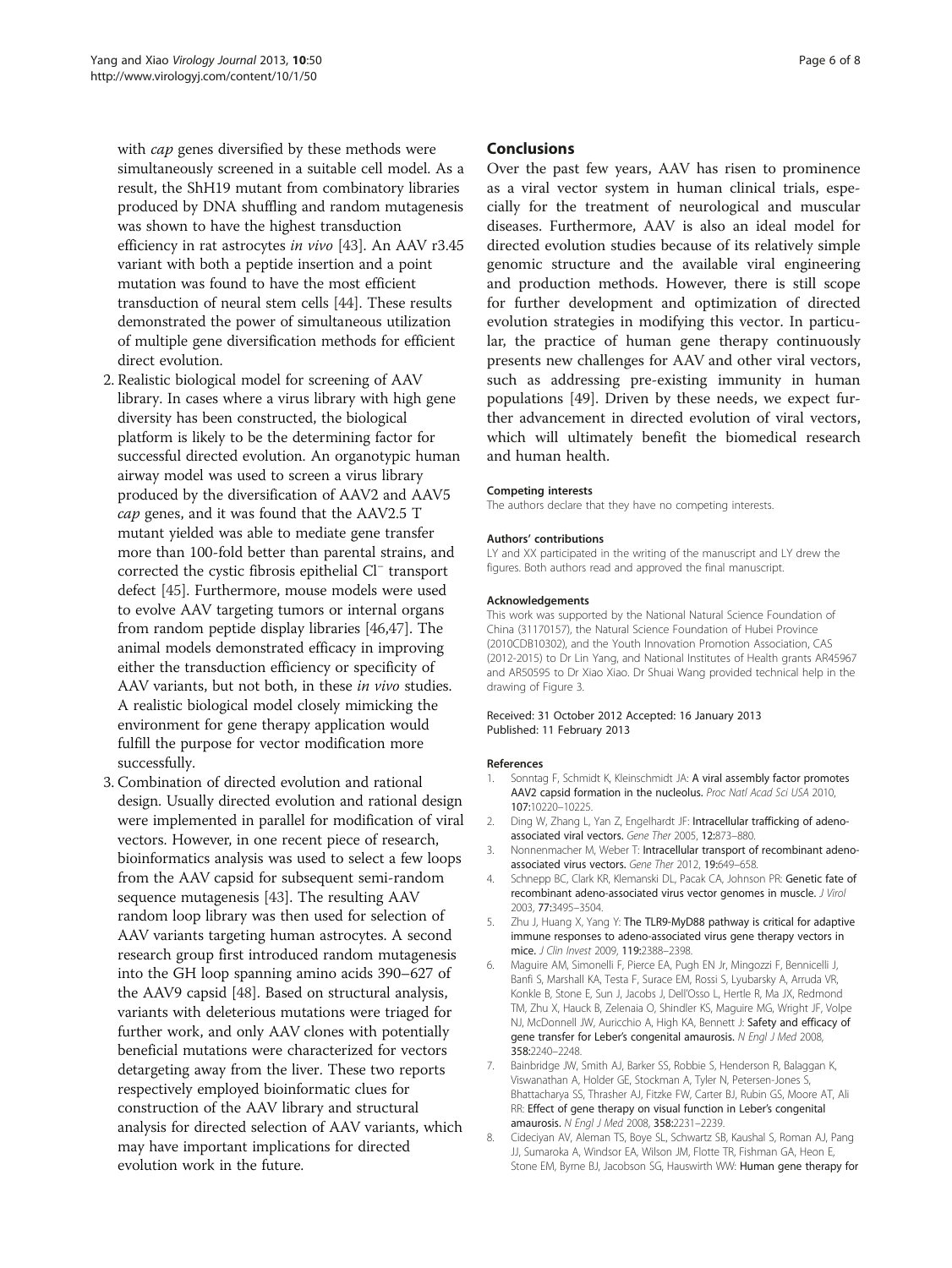<span id="page-6-0"></span>RPE65 isomerase deficiency activates the retinoid cycle of vision but with slow rod kinetics. Proc Natl Acad Sci USA 2008, 105:15112–15117.

- 9. Kaplitt MG, Feigin A, Tang C, Fitzsimons HL, Mattis P, Lawlor PA, Bland RJ, Young D, Strybing K, Eidelberg D, During MJ: Safety and tolerability of gene therapy with an adeno-associated virus (AAV) borne GAD gene for Parkinson's disease: an open label, phase I trial. Lancet 2007, 369:2097-2105.
- 10. Jessup M, Greenberg B, Mancini D, Cappola T, Pauly DF, Jaski B, Yaroshinsky A, Zsebo KM, Dittrich H, Hajjar RJ, Calcium Upregulation by Percutaneous Administration of Gene Therapy in Cardiac Disease (CUPID) Investigators: Calcium upregulation by percutaneous administration of gene therapy in cardiac disease (CUPID): a phase 2 trial of intracoronary gene therapy of sarcoplasmic reticulum Ca<sup>2+</sup>-ATPase in patients with advanced heart failure. Circulation 2011, 124:304–313.
- 11. Mendell JR, Rodino-Klapac LR, Rosales XQ, Coley BD, Galloway G, Lewis S, Malik V, Shilling C, Byrne BJ, Conlon T, Campbell KJ, Bremer WG, Taylor LE, Flanigan KM, Gastier-Foster JM, Astbury C, Kota J, Sahenk Z, Walker CM, Clark KR: Sustained alpha-sarcoglycan gene expression after gene transfer in limb-girdle muscular dystrophy, type 2D. Ann Neurol 2010, 68:629–638.
- 12. Mingozzi F, High KA: Therapeutic in vivo gene transfer for genetic disease using AAV: progress and challenges. Nat Rev Genet 2011, 12:341–355.
- 13. Samulski RJ, Berns KI, Tan M, Muzyczka N: Cloning of adeno-associated virus into pBR322: rescue of intact virus from the recombinant plasmid in human cells. Proc Natl Acad Sci USA 1982, 79:2077–2081.
- 14. Xiao X, Li J, Samulski RJ: Efficient long-term gene transfer into muscle tissue of immunocompetent mice by adeno-associated virus vector. J Virol 1996, 70:8098–8108.
- 15. Fisher KJ, Jooss K, Alston J, Yang Y, Haecker SE, High K, Pathak R, Raper SE, Wilson JM: Recombinant adeno-associated virus for muscle directed gene therapy. Nat Med 1997, 3:306–312.
- 16. Svensson EC, Marshall DJ, Woodard K, Lin H, Jiang F, Chu L, Leiden JM: Efficient and stable transduction of cardiomyocytes after intramyocardial injection or intracoronary perfusion with recombinant adeno-associated virus vectors. Circulation 1999, 99:201-205.
- 17. Melo LG, Agrawal R, Zhang L, Rezvani M, Mangi AA, Ehsan A, Griese DP, Dell'Acqua G, Mann MJ, Oyama J, Yet SF, Layne MD, Perrella MA, Dzau VJ: Gene therapy strategy for long-term myocardial protection using adenoassociated virus-mediated delivery of heme oxygenase gene. Circulation 2002, 105:602–607.
- 18. Iwanaga Y, Hoshijima M, Gu Y, Iwatate M, Dieterle T, Ikeda Y, Date MO, Chrast J, Matsuzaki M, Peterson KL, Chien KR, Ross J Jr: Chronic phospholamban inhibition prevents progressive cardiac dysfunction and pathological remodeling after infarction in rats. J Clin Invest 2004, 113:727-736.
- 19. Hoshijima M, Ikeda Y, Iwanaga Y, Minamisawa S, Date MO, Gu Y, Iwatate M, Li M, Wang L, Wilson JM, Wang Y, Ross J Jr, Chien KR: Chronic suppression of heart-failure progression by a pseudophosphorylated mutant of phospholamban via in vivo cardiac rAAV gene delivery. Nat Med 2002, 8:864–871.
- 20. Yue Y, Li Z, Harper SQ, Davisson RL, Chamberlain JS, Duan D: Microdystrophin gene therapy of cardiomyopathy restores dystrophinglycoprotein complex and improves sarcolemma integrity in the mdx mouse heart. Circulation 2003, 108:1626–1632.
- 21. Gao G, Vandenberghe LH, Wilson JM: New recombinant serotypes of AAV vectors. Curr Gene Ther 2005, 5:285–297.
- 22. Su H, Huang Y, Takagawa J, Barcena A, Arakawa-Hoyt J, Ye J, Grossman W, Kan YW: AAV serotype-1 mediates early onset of gene expression in mouse hearts and results in better therapeutic effect. Gene Ther 2006, 13:1495–1502.
- 23. Palomeque J, Chemaly ER, Colosi P, Wellman JA, Zhou S, Del Monte F, Hajjar RJ: Efficiency of eight different AAV serotypes in transducing rat myocardium in vivo. Gene Ther 2007, 14:989–997.
- 24. Rengo G, Lymperopoulos A, Zincarelli C, Donniacuo M, Soltys S, Rabinowitz JE, Koch WJ: Myocardial adeno-associated virus serotype 6-betaARKct gene therapy improves cardiac function and normalizes the neurohormonal axis in chronic heart failure. Circulation 2009, 119:89–98.
- 25. Gregorevic P, Blankinship MJ, Allen JM, Crawford RW, Meuse L, Miller DG, Russell DW, Chamberlain JS: Systemic delivery of genes to striated muscles using adeno-associated viral vectors. Nat Med 2004, 10:828–834.
- 26. Wang Z, Zhu T, Qiao C, Zhou L, Wang B, Zhang J, Chen C, Li J, Xiao X: Adeno-associated virus serotype 8 efficiently delivers genes to muscle and heart. Nat Biotechnol 2005, 23:321–328.
- 27. Zhu T, Zhou L, Mori S, Wang Z, McTiernan CF, Qiao C, Chen C, Wang DW, Li J, Xiao X: Sustained whole-body functional rescue in congestive heart failure and muscular dystrophy hamsters by systemic gene transfer. Circulation 2005, 112:2650–2659.
- 28. Inagaki K, Fuess S, Storm TA, Gibson GA, Mctiernan CF, Kay MA, Nakai H: Robust systemic transduction with AAV9 vectors in mice: efficient global cardiac gene transfer superior to that of AAV8. Mol Ther 2006, 14:45–53.
- 29. Pacak CA, Mah CS, Thattaliyath BD, Conlon TJ, Lewis MA, Cloutier DE, Zolotukhin I, Tarantal AF, Byrne BJ: Recombinant adeno-associated virus serotype 9 leads to preferential cardiac transduction in vivo. Circ Res 2006, 99:e3–e9.
- 30. Townsend D, Blankinship MJ, Allen JM, Gregorevic P, Chamberlain JS, Metzger JM: Systemic administration of micro-dystrophin restores cardiac geometry and prevents dobutamine-induced cardiac pump failure. Mol Ther 2007, 15:1086–1092.
- 31. Shin JH, Bostick B, Yue Y, Hajjar R, Duan D: SERCA2a gene transfer improves electrocardiographic performance in aged mdx mice. J Transl Med 2011, 9:132.
- 32. Pleger ST, Shan C, Ksienzyk J, Bekeredjian R, Boekstegers P, Hinkel R, Schinkel S, Leuchs B, Ludwig J, Qiu G, Weber C, Raake P, Koch WJ, Katus HA, Müller OJ, Most P: Cardiac AAV9-S100A1 gene therapy rescues postischemic heart failure in a preclinical large animal model. Sci Transl Med 2011, 3:92ra64.
- 33. Müller OJ, Leuchs B, Pleger ST, Grimm D, Franz WM, Katus HA, Kleinschmidt JA: Improved cardiac gene transfer by transcriptional and transductional targeting of adeno-associated viral vectors. Cardiovasc Res 2006, 70:70-78.
- 34. Asokan A, Conway JC, Phillips JL, Li C, Hegge J, Sinnott R, Yadav S, DiPrimio N, Nam HJ, Agbandje-McKenna M, McPhee S, Wolff J, Samulski RJ: Reengineering a receptor footprint of adeno-associated virus enables selective and systemic gene transfer to muscle. Nat Biotechnol 2010, 28:79–82.
- 35. Gao GP, Alvira MR, Wang L, Calcedo R, Johnston J, Wilson JM: Novel adenoassociated viruses from rhesus monkeys as vectors for human gene therapy. Proc Natl Acad Sci USA 2002, 99:11854–11859.
- 36. Gao G, Alvira MR, Somanathan S, Lu Y, Vandenberghe LH, Rux JJ, Calcedo R, Sanmiguel J, Abbas Z, Wilson JM: Adeno-associated viruses undergo substantial evolution in primates during natural infections. Proc Natl Acad Sci USA 2003, 100:6081–6086.
- 37. Soong NW, Nomura L, Pekrun K, Reed M, Sheppard L, Dawes G, Stemmer WP: Molecular breeding of viruses. Nat Genet 2000, 25:436–439.
- 38. Stemmer WP: DNA shuffling by random fragmentation and reassembly: in vitro recombination for molecular evolution. Proc Natl Acad Sci USA 1994, 91:10747–10751.
- 39. Müller OJ, Kaul F, Weitzman MD, Pasqualini R, Arap W, Kleinschmidt JA, Trepel M: Random peptide libraries displayed on adeno-associated virus to select for targeted gene therapy vectors. Nat Biotechnol 2003, 21:1040–1046.
- 40. Maheshri N, Koerber JT, Kaspar BK, Schaffer DV: Directed evolution of adeno-associated virus yields enhanced gene delivery vectors. Nat Biotechnol 2006, 24:198–204.
- 41. Yang L, Jiang J, Drouin LM, Agbandje-McKenna M, Chen C, Qiao C, Pu D, Hu X, Wang DZ, Li J, Xiao X: A myocardium tropic adeno-associated virus (AAV) evolved by DNA shuffling and in vivo selection. Proc Natl Acad Sci USA 2009, 106:3946–3951.
- 42. Xiao PJ, Li C, Neumann A, Samulski RJ: Quantitative 3D tracing of genedelivery viral vectors in human cells and animal tissues. Mol Ther 2012, 20:317–328.
- 43. Koerber JT, Klimczak R, Jang JH, Dalkara D, Flannery JG, Schaffer DV: Molecular evolution of adeno-associated virus for enhanced glial gene delivery. Mol Ther 2009, 17:2088–2095.
- 44. Jang JH, Koerber JT, Kim JS, Asuri P, Vazin T, Bartel M, Keung A, Kwon I, Park KI, Schaffer DV: An evolved adeno-associated viral variant enhances gene delivery and gene targeting in neural stem cells. Mol Ther 2011, 19:667–675.
- 45. Excoffon KJ, Koerber JT, Dickey DD, Murtha M, Keshavjee S, Kaspar BK, Zabner J, Schaffer DV: Directed evolution of adeno-associated virus to an infectious respiratory virus. Proc Natl Acad Sci USA 2009, 106:3865–3870.
- 46. Michelfelder S, Kohlschütter J, Skorupa A, Pfennings S, Müller O, Kleinschmidt JA, Trepel M: Successful expansion but not complete restriction of tropism of adeno-associated virus by in vivo biopanning of random virus display peptide libraries. PLoS One 2009, 4:e5122.
- 47. Ying Y, Müller OJ, Goehringer C, Leuchs B, Trepel M, Katus HA, Kleinschmidt JA: Heart-targeted adeno-associated viral vectors selected by in vivo